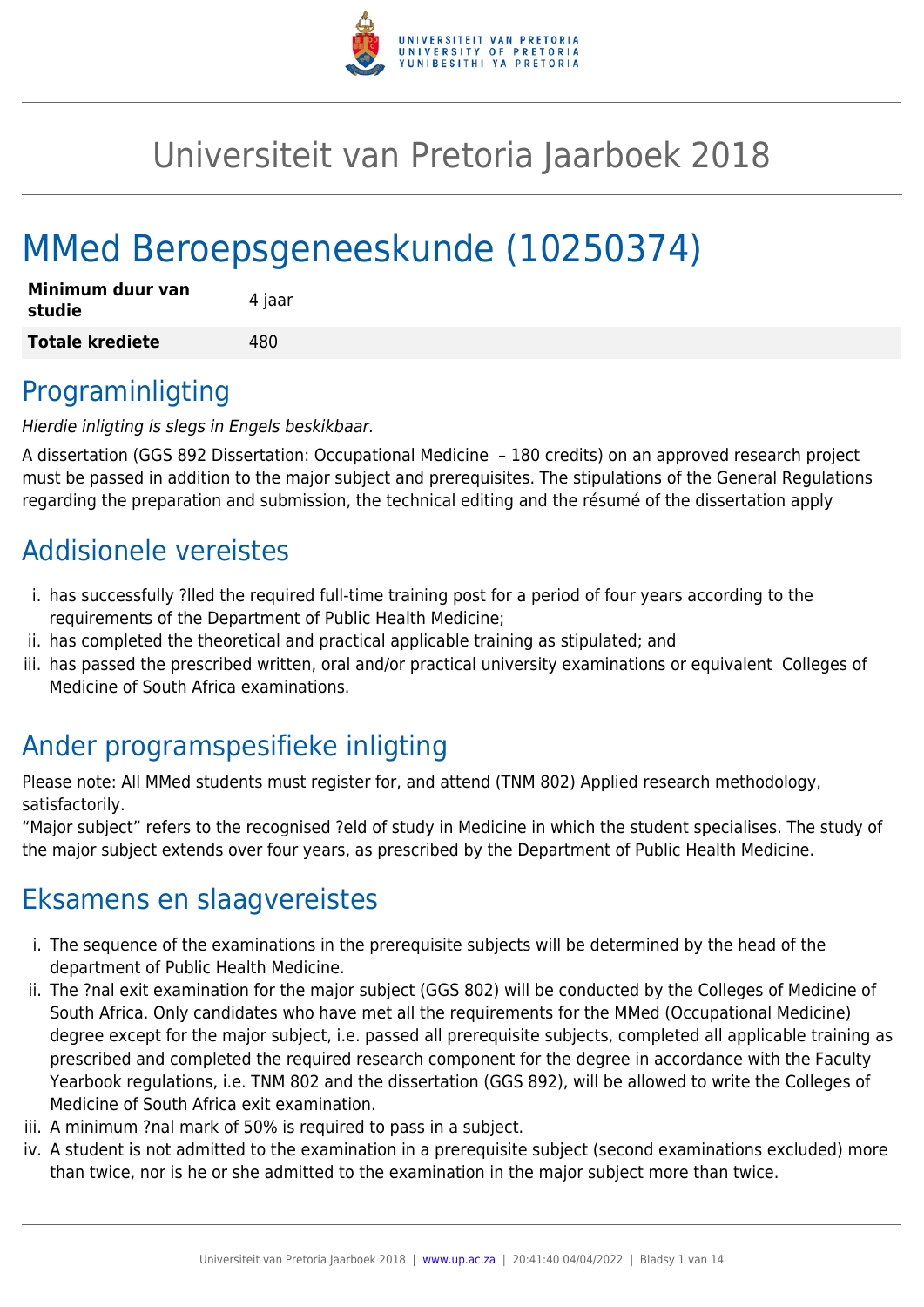

#### **Second examinations**

Second examinations in the prerequisite subjects will only be held after at least six months have elapsed since the conclusion of the examination in which the student had failed, and following adequate remediation.

# Vrystelling

The Faculty Board may, at its discretion, grant partial exemption from the training and work mentioned earlier on the grounds of comparable training and experience completed in another post or at another recognised institution – with the provison that exemption from a maximum period of 18 months may be granted in the case of the MMed (Occupational Medicine) degree programme.

# Praktiese/kliniese/internskapinligting

Registrars in Occupational Medicine are expected to undergo rotational attachment to a number of designated organisations during their period of training.

# **Navorsing**

A dissertation on an approved Occupational Health or Occupational Medicine research project must be passed in addition to the major subject and prerequisites. The stipulations of the General Regulations regarding the preparation and submission, the technical editing and the résumé of the dissertation apply.

# Slaag met lof

The degree is conferred at the end of the prescribed training period, i.e. four years unless a time exemption has been awarded by the Faculty Board. The degree is conferred with distinction on a student who has obtained a ?nal mark of at least 75% in the major subject.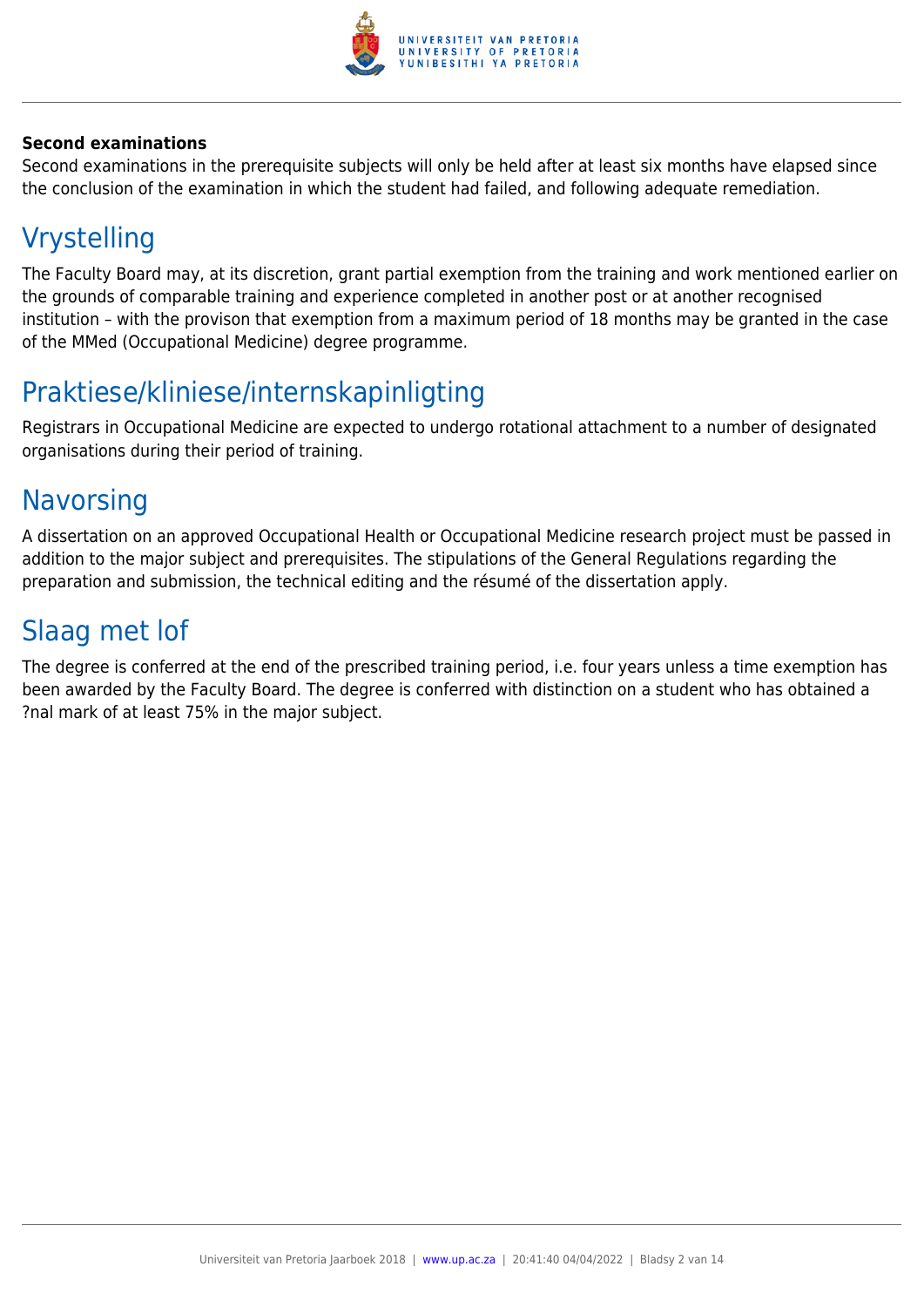

# Kurrikulum: Jaar 1

**Minimum krediete: 480**

# **Kernmodules**

# **Administratiewe teorie en gesondheids-verwante sosialewetenskappe 800 (ASW 800)**

| <b>Modulekrediete</b> | 50.00                           |
|-----------------------|---------------------------------|
| <b>Voorvereistes</b>  | Geen voorvereistes.             |
| Onderrigtaal          | Module word in Engels aangebied |
| <b>Departement</b>    | Gemeenskapsgesondheid           |
| Aanbiedingstydperk    | laar                            |

#### **Module-inhoud**

\* Hierdie inligting is slegs in Engels beskikbaar.

This module involves the theory of leadership and organisational models in health, health systems and their planning, management and evaluation. Knowledge and application of relevant national and key international health policies and legislation. Knowledge and skills in health economics and financing, psychology, medical sociology and sociological models of health, health promotion and social marketing. Knowledge and application of qualitative research methodologies. Knowledge and skills in occupational hygiene, occupational medicine and management of an occupational health service.

# **Epidemiologie-teorie, biostatistiek en demografie 800 (EBD 800)**

| <b>Modulekrediete</b> | 50.00                           |
|-----------------------|---------------------------------|
| <b>Voorvereistes</b>  | Geen voorvereistes.             |
| Onderrigtaal          | Module word in Engels aangebied |
| <b>Departement</b>    | Gemeenskapsgesondheid           |
| Aanbiedingstydperk    | laar                            |

#### **Module-inhoud**

\*Hierdie inligting is slegs in Engels beskikbaar.

This module covers the principles of basic and applied Epidemiology, e.g. quantitative research methodologies, infectious diseases epidemiology, clinical epidemiology and epidemiology for occupational health. The principles of biostatistics and the use of STATA software for management and analysis of datasets. The principles of demography and interpretation and utilisation of demographic data. Health information systems.

| <b>Modulekrediete</b> | 150.00                             |
|-----------------------|------------------------------------|
| <b>Voorvereistes</b>  | ASW 800, EBD 800, ONO 800, PHM 873 |
| <b>Onderrigtaal</b>   | Module word in Engels aangebied    |
| <b>Departement</b>    | Gemeenskapsgesondheid              |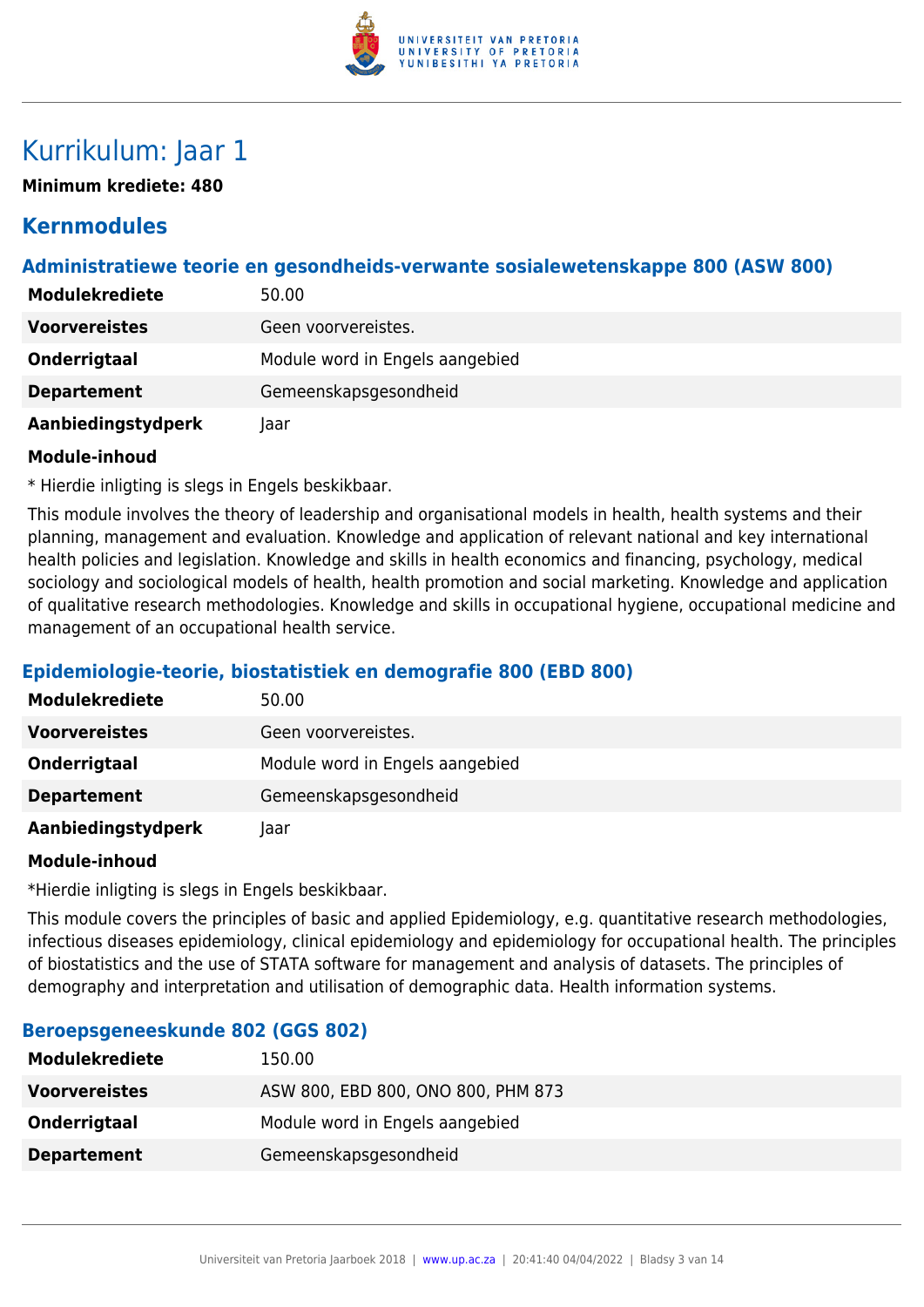

### **Module-inhoud**

\*Hierdie inligting is slegs in Engels beskikbaar.

The syllabus for this module is laid out by the College of Public Health Medicine (CMSA) for the Fellowship in the College (Occupational Medicine) and may be obtained, updated, from their website. It is the final, exit specialist examination for the specialty.

### **Verhandeling: Beroepsgeneeskunde 892 (GGS 892)**

| <b>Modulekrediete</b> | 180.00                          |
|-----------------------|---------------------------------|
| <b>Voorvereistes</b>  | <b>TNM 802</b>                  |
| Onderrigtaal          | Module word in Engels aangebied |
| <b>Departement</b>    | Gemeenskapsgesondheid           |
| Aanbiedingstydperk    | laar                            |

#### **Module-inhoud**

\*Hierdie inligting is slegs in Engels beskikbaar.

A dissertation on an occupational health or an occupational medicine topic approved by the MMed (Occupational Medicine) programme co-ordinator.

# **Wetenskaplike skryfmetodes 873 (HMS 873)**

| <b>Modulekrediete</b> | 0.00                                            |
|-----------------------|-------------------------------------------------|
| Onderrigtaal          | Module word in Engels aangebied                 |
| <b>Departement</b>    | Skool Gesondheidstelsels en Openbare Gesondheid |
| Aanbiedingstydperk    | Jaar                                            |

# **Wetenskaplike skryfmetodes 873 (HMS 873)**

| <b>Modulekrediete</b> | 0.00                                            |
|-----------------------|-------------------------------------------------|
| Onderrigtaal          | Module word in Engels aangebied                 |
| <b>Departement</b>    | Skool Gesondheidstelsels en Openbare Gesondheid |
| Aanbiedingstydperk    | laar                                            |

| <b>Modulekrediete</b> | 50.00                           |
|-----------------------|---------------------------------|
| <b>Voorvereistes</b>  | Geen voorvereistes.             |
| Onderrigtaal          | Module word in Engels aangebied |
| <b>Departement</b>    | Gemeenskapsgesondheid           |
| Aanbiedingstydperk    | laar                            |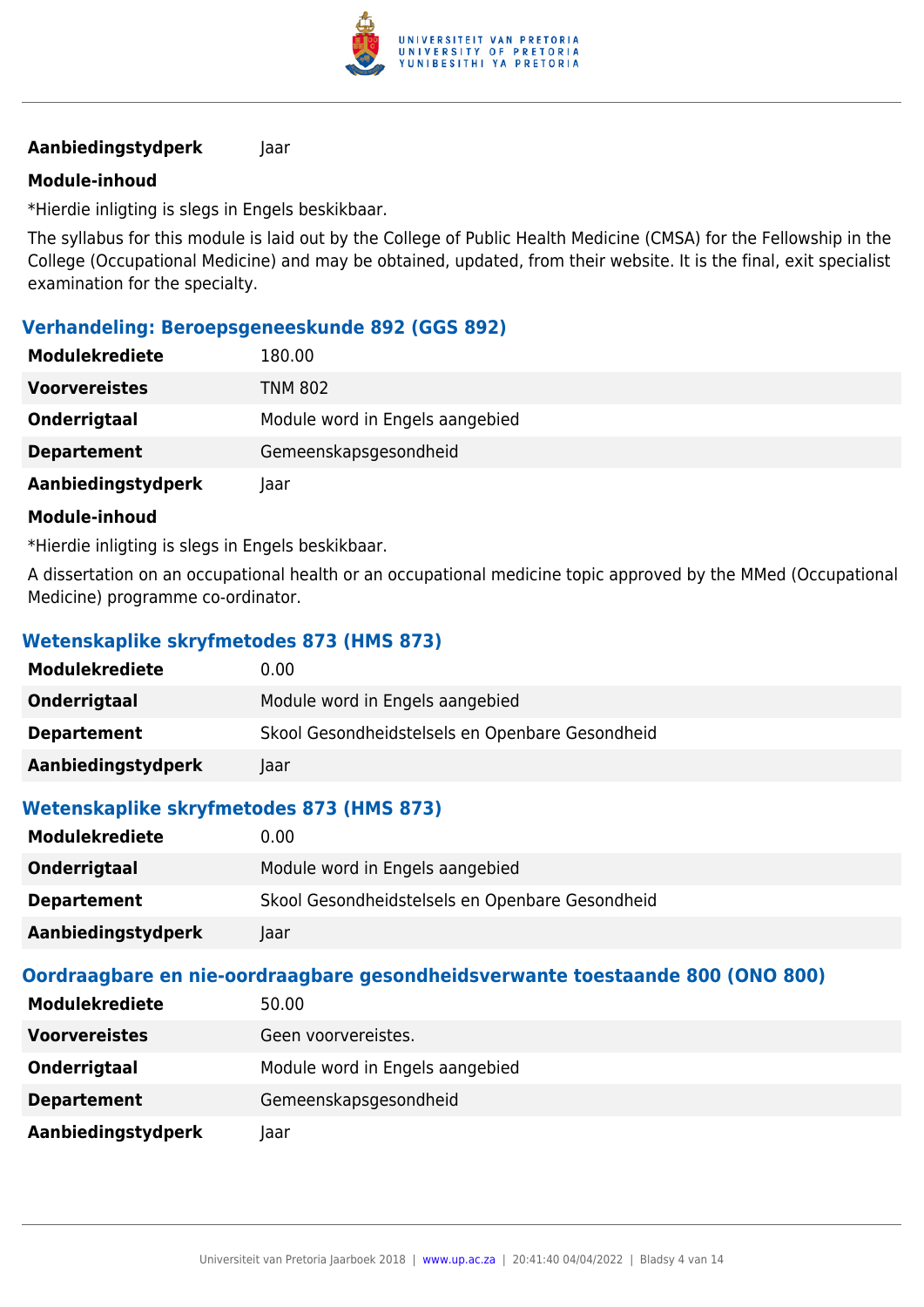

Hierdie module word slegs in Engels aangebied.

This module covers the principles of disease prevention and control and addresses a broad scope of communicable and non-communicable diseases. Surveillance systems and their applications.

## **Onderrig in openbare gesondheid 873 (PHM 873)**

| <b>Modulekrediete</b> | 0.00                                            |
|-----------------------|-------------------------------------------------|
| Onderrigtaal          | Module word in Engels aangebied                 |
| <b>Departement</b>    | Skool Gesondheidstelsels en Openbare Gesondheid |
| Aanbiedingstydperk    | laar                                            |

#### **Module-inhoud**

Dit is die eerste (een-week) module aan die begin van die jaar, wat fokus op onderrig. Aan die einde van die week, behoort u 'n beter begrip te hê van wat u wil bereik in openbare gesondheid en wat u benodig om dit te bereik. U sal waarskynlik u mening oor studiemetodes verander van individuele oppervlakkige leermetodes en memorisering, tot dieptekennisverwerwing, veral in groepsverband. Ten slotte, sal u die vermoë ontwikkel om vermeerdering in kennis in gesondheid, filosofie en etiek wat via die Internet gegenereer word tot u voordeel te gebruik.

# **Toegepaste navorsingsmetodologie 802 (TNM 802)**

| <b>Modulekrediete</b> | 0.00                                   |
|-----------------------|----------------------------------------|
| Onderrigtaal          | Module word in Engels aangebied        |
| <b>Departement</b>    | Gesondheidswetenskappe: Dekaanskantoor |
| Aanbiedingstydperk    | Taar                                   |
| Module-inhoud         |                                        |

\*Slegs bywoningsmodule.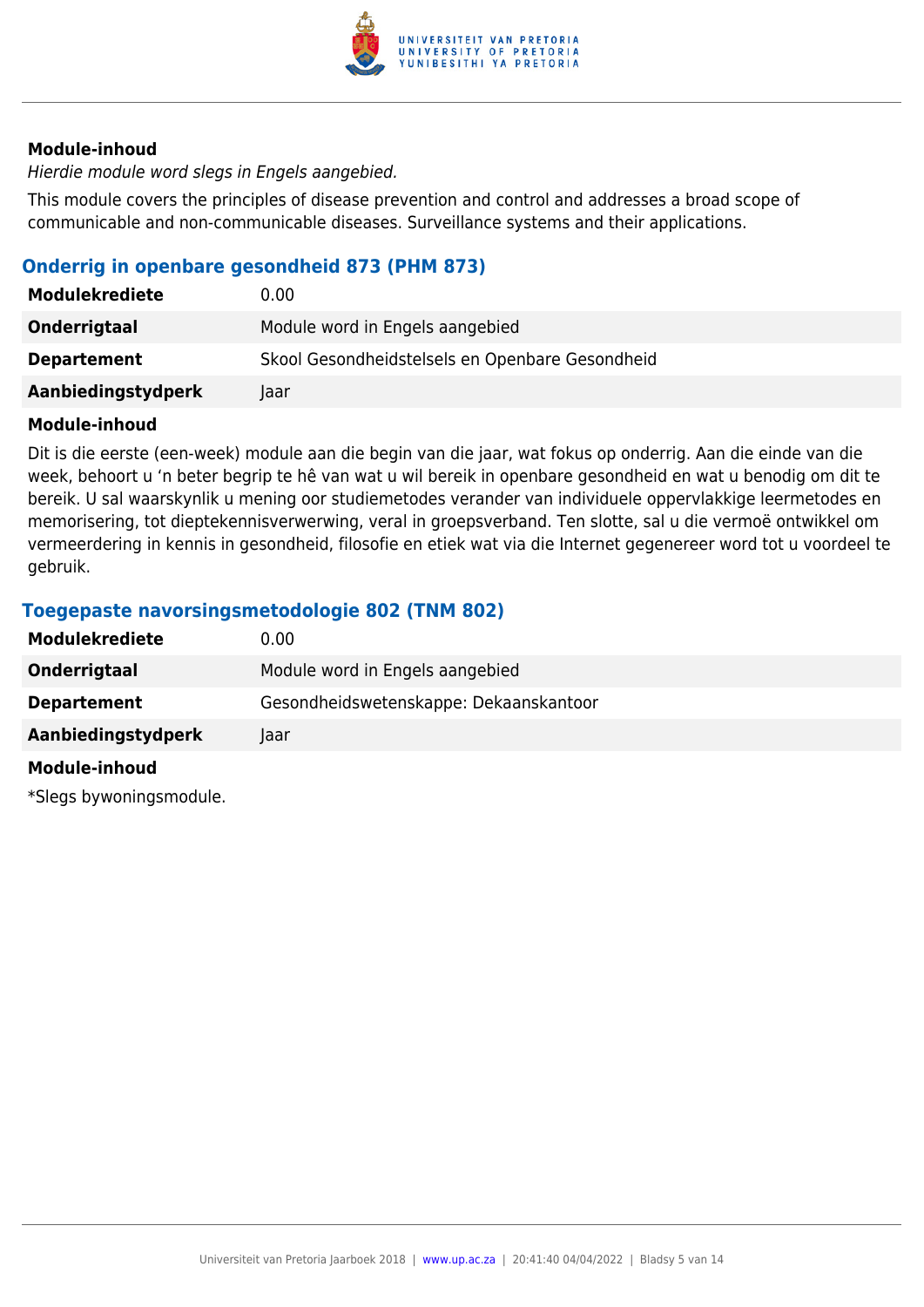

# Kurrikulum: Jaar 2

**Minimum krediete: 480**

# **Kernmodules**

# **Administratiewe teorie en gesondheids-verwante sosialewetenskappe 800 (ASW 800)**

| <b>Modulekrediete</b> | 50.00                           |
|-----------------------|---------------------------------|
| <b>Voorvereistes</b>  | Geen voorvereistes.             |
| Onderrigtaal          | Module word in Engels aangebied |
| <b>Departement</b>    | Gemeenskapsgesondheid           |
| Aanbiedingstydperk    | laar                            |

#### **Module-inhoud**

\* Hierdie inligting is slegs in Engels beskikbaar.

This module involves the theory of leadership and organisational models in health, health systems and their planning, management and evaluation. Knowledge and application of relevant national and key international health policies and legislation. Knowledge and skills in health economics and financing, psychology, medical sociology and sociological models of health, health promotion and social marketing. Knowledge and application of qualitative research methodologies. Knowledge and skills in occupational hygiene, occupational medicine and management of an occupational health service.

# **Epidemiologie-teorie, biostatistiek en demografie 800 (EBD 800)**

| <b>Modulekrediete</b> | 50.00                           |
|-----------------------|---------------------------------|
| <b>Voorvereistes</b>  | Geen voorvereistes.             |
| Onderrigtaal          | Module word in Engels aangebied |
| <b>Departement</b>    | Gemeenskapsgesondheid           |
| Aanbiedingstydperk    | laar                            |

#### **Module-inhoud**

\*Hierdie inligting is slegs in Engels beskikbaar.

This module covers the principles of basic and applied Epidemiology, e.g. quantitative research methodologies, infectious diseases epidemiology, clinical epidemiology and epidemiology for occupational health. The principles of biostatistics and the use of STATA software for management and analysis of datasets. The principles of demography and interpretation and utilisation of demographic data. Health information systems.

| <b>Modulekrediete</b> | 150.00                             |
|-----------------------|------------------------------------|
| <b>Voorvereistes</b>  | ASW 800, EBD 800, ONO 800, PHM 873 |
| <b>Onderrigtaal</b>   | Module word in Engels aangebied    |
| <b>Departement</b>    | Gemeenskapsgesondheid              |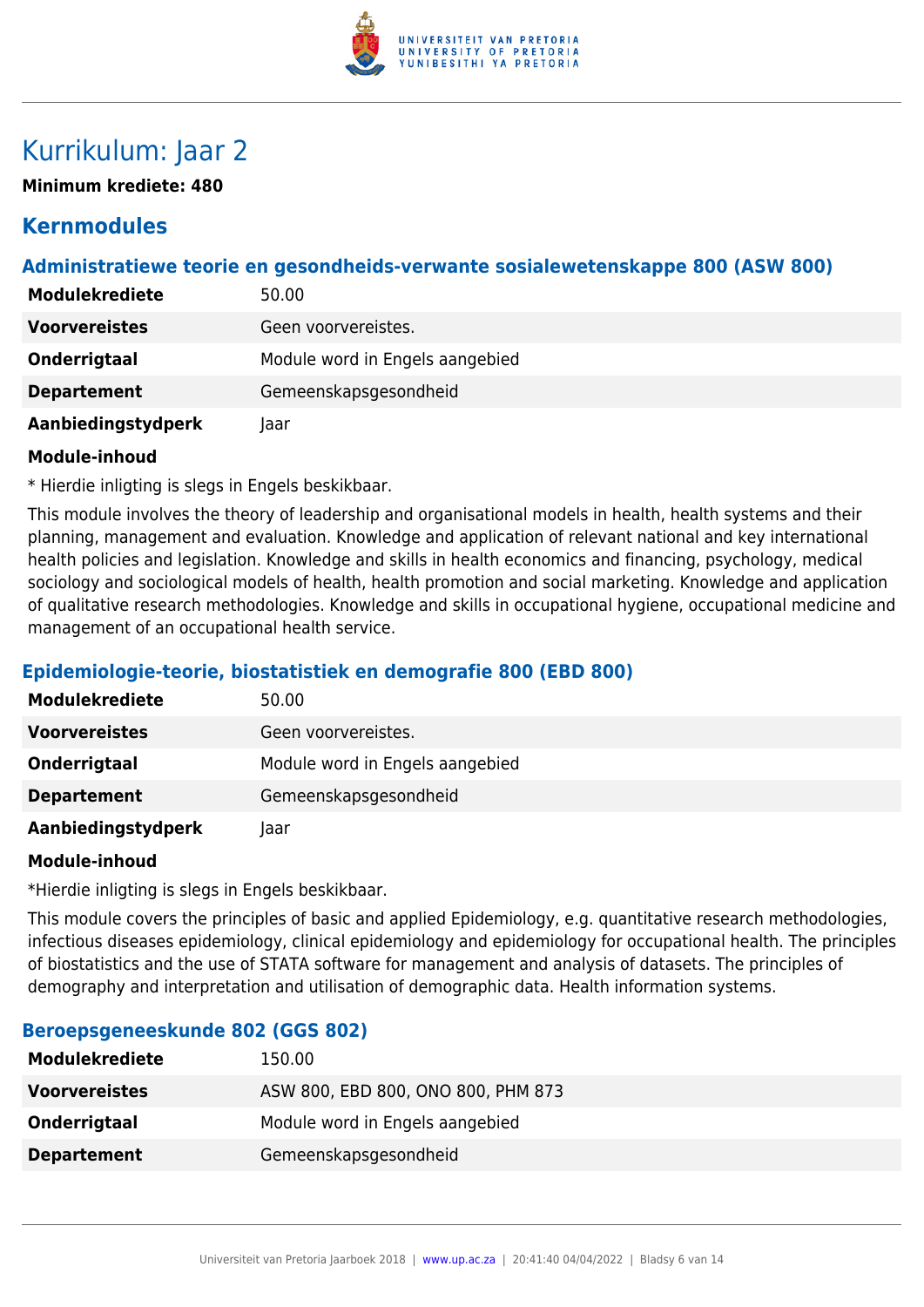

### **Module-inhoud**

\*Hierdie inligting is slegs in Engels beskikbaar.

The syllabus for this module is laid out by the College of Public Health Medicine (CMSA) for the Fellowship in the College (Occupational Medicine) and may be obtained, updated, from their website. It is the final, exit specialist examination for the specialty.

### **Verhandeling: Beroepsgeneeskunde 892 (GGS 892)**

| <b>Modulekrediete</b> | 180.00                          |
|-----------------------|---------------------------------|
| <b>Voorvereistes</b>  | <b>TNM 802</b>                  |
| Onderrigtaal          | Module word in Engels aangebied |
| <b>Departement</b>    | Gemeenskapsgesondheid           |
| Aanbiedingstydperk    | laar                            |

#### **Module-inhoud**

\*Hierdie inligting is slegs in Engels beskikbaar.

A dissertation on an occupational health or an occupational medicine topic approved by the MMed (Occupational Medicine) programme co-ordinator.

# **Wetenskaplike skryfmetodes 873 (HMS 873)**

| <b>Modulekrediete</b> | 0.00                                            |
|-----------------------|-------------------------------------------------|
| Onderrigtaal          | Module word in Engels aangebied                 |
| <b>Departement</b>    | Skool Gesondheidstelsels en Openbare Gesondheid |
| Aanbiedingstydperk    | Jaar                                            |

# **Wetenskaplike skryfmetodes 873 (HMS 873)**

| <b>Modulekrediete</b> | 0.00                                            |
|-----------------------|-------------------------------------------------|
| Onderrigtaal          | Module word in Engels aangebied                 |
| <b>Departement</b>    | Skool Gesondheidstelsels en Openbare Gesondheid |
| Aanbiedingstydperk    | laar                                            |

| <b>Modulekrediete</b> | 50.00                           |
|-----------------------|---------------------------------|
| <b>Voorvereistes</b>  | Geen voorvereistes.             |
| Onderrigtaal          | Module word in Engels aangebied |
| <b>Departement</b>    | Gemeenskapsgesondheid           |
| Aanbiedingstydperk    | laar                            |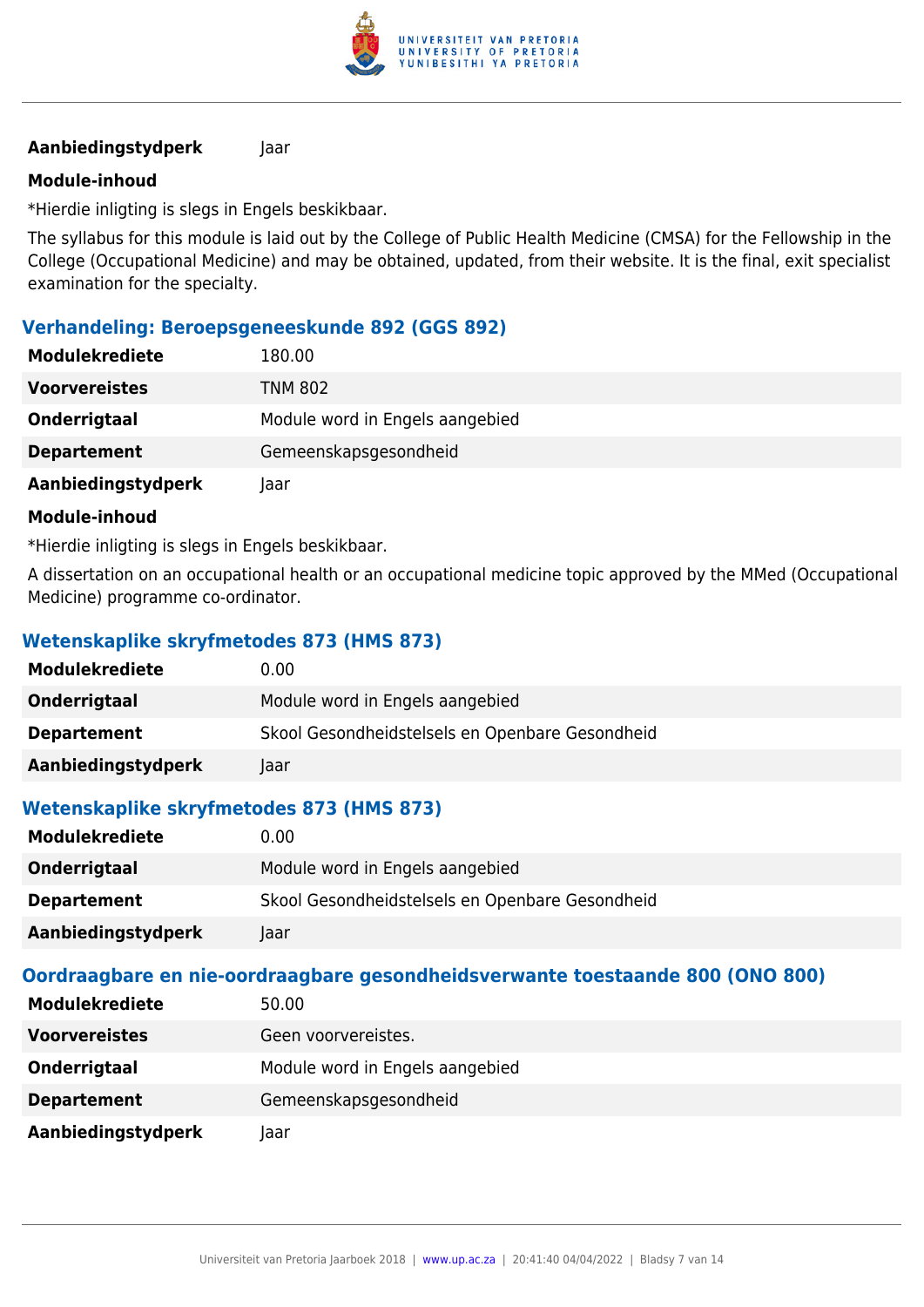

Hierdie module word slegs in Engels aangebied.

This module covers the principles of disease prevention and control and addresses a broad scope of communicable and non-communicable diseases. Surveillance systems and their applications.

## **Onderrig in openbare gesondheid 873 (PHM 873)**

| <b>Modulekrediete</b> | 0.00                                            |
|-----------------------|-------------------------------------------------|
| Onderrigtaal          | Module word in Engels aangebied                 |
| <b>Departement</b>    | Skool Gesondheidstelsels en Openbare Gesondheid |
| Aanbiedingstydperk    | laar                                            |

#### **Module-inhoud**

Dit is die eerste (een-week) module aan die begin van die jaar, wat fokus op onderrig. Aan die einde van die week, behoort u 'n beter begrip te hê van wat u wil bereik in openbare gesondheid en wat u benodig om dit te bereik. U sal waarskynlik u mening oor studiemetodes verander van individuele oppervlakkige leermetodes en memorisering, tot dieptekennisverwerwing, veral in groepsverband. Ten slotte, sal u die vermoë ontwikkel om vermeerdering in kennis in gesondheid, filosofie en etiek wat via die Internet gegenereer word tot u voordeel te gebruik.

# **Toegepaste navorsingsmetodologie 802 (TNM 802)**

| <b>Modulekrediete</b> | 0.00                                   |
|-----------------------|----------------------------------------|
| Onderrigtaal          | Module word in Engels aangebied        |
| <b>Departement</b>    | Gesondheidswetenskappe: Dekaanskantoor |
| Aanbiedingstydperk    | Taar                                   |
| Module-inhoud         |                                        |

\*Slegs bywoningsmodule.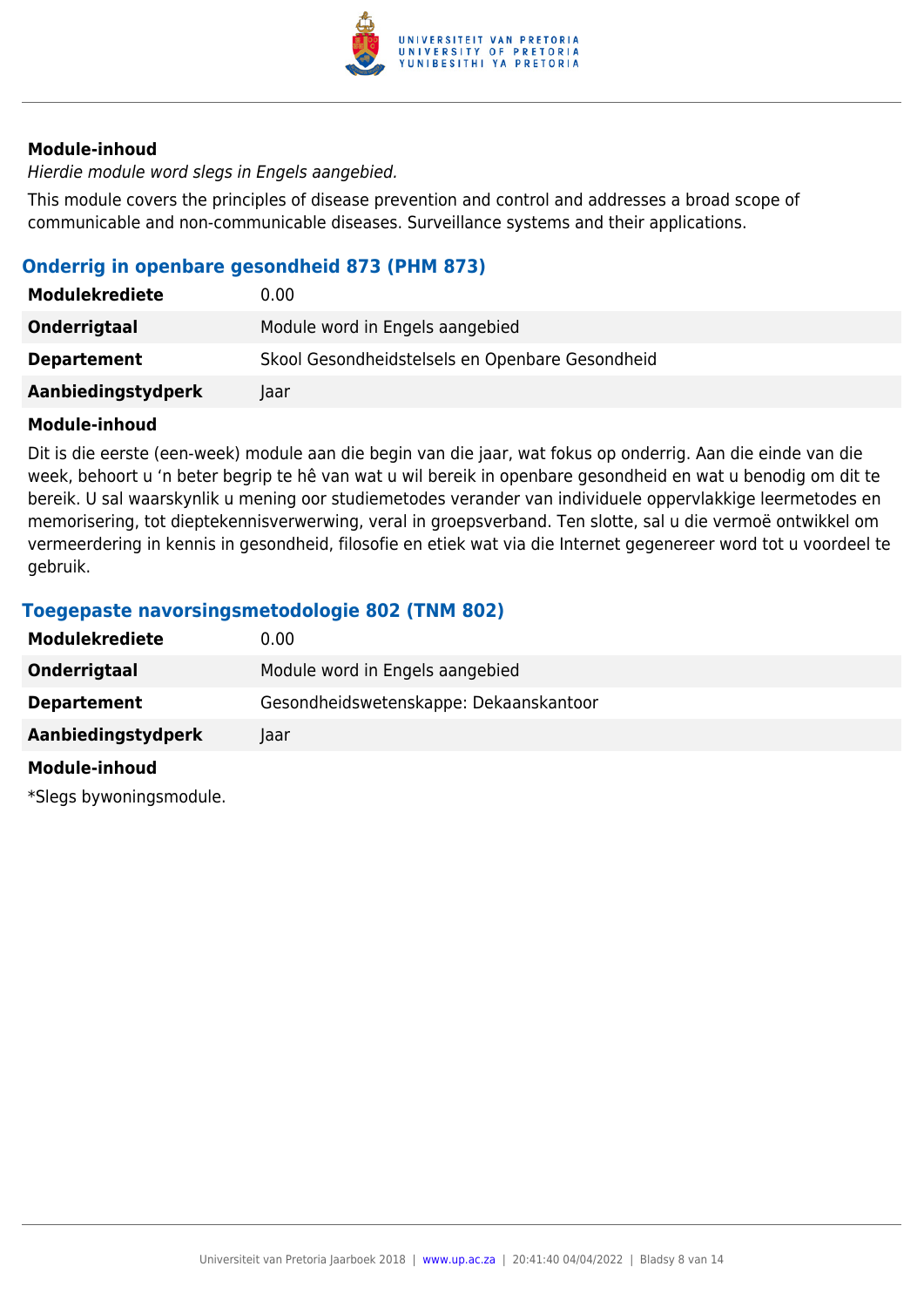

# Kurrikulum: Jaar 3

**Minimum krediete: 480**

# **Kernmodules**

# **Administratiewe teorie en gesondheids-verwante sosialewetenskappe 800 (ASW 800)**

| <b>Modulekrediete</b> | 50.00                           |
|-----------------------|---------------------------------|
| <b>Voorvereistes</b>  | Geen voorvereistes.             |
| Onderrigtaal          | Module word in Engels aangebied |
| <b>Departement</b>    | Gemeenskapsgesondheid           |
| Aanbiedingstydperk    | laar                            |

#### **Module-inhoud**

\* Hierdie inligting is slegs in Engels beskikbaar.

This module involves the theory of leadership and organisational models in health, health systems and their planning, management and evaluation. Knowledge and application of relevant national and key international health policies and legislation. Knowledge and skills in health economics and financing, psychology, medical sociology and sociological models of health, health promotion and social marketing. Knowledge and application of qualitative research methodologies. Knowledge and skills in occupational hygiene, occupational medicine and management of an occupational health service.

# **Epidemiologie-teorie, biostatistiek en demografie 800 (EBD 800)**

| <b>Modulekrediete</b> | 50.00                           |
|-----------------------|---------------------------------|
| <b>Voorvereistes</b>  | Geen voorvereistes.             |
| Onderrigtaal          | Module word in Engels aangebied |
| <b>Departement</b>    | Gemeenskapsgesondheid           |
| Aanbiedingstydperk    | Jaar                            |

#### **Module-inhoud**

\*Hierdie inligting is slegs in Engels beskikbaar.

This module covers the principles of basic and applied Epidemiology, e.g. quantitative research methodologies, infectious diseases epidemiology, clinical epidemiology and epidemiology for occupational health. The principles of biostatistics and the use of STATA software for management and analysis of datasets. The principles of demography and interpretation and utilisation of demographic data. Health information systems.

| <b>Modulekrediete</b> | 150.00                             |
|-----------------------|------------------------------------|
| <b>Voorvereistes</b>  | ASW 800, EBD 800, ONO 800, PHM 873 |
| Onderrigtaal          | Module word in Engels aangebied    |
| <b>Departement</b>    | Gemeenskapsgesondheid              |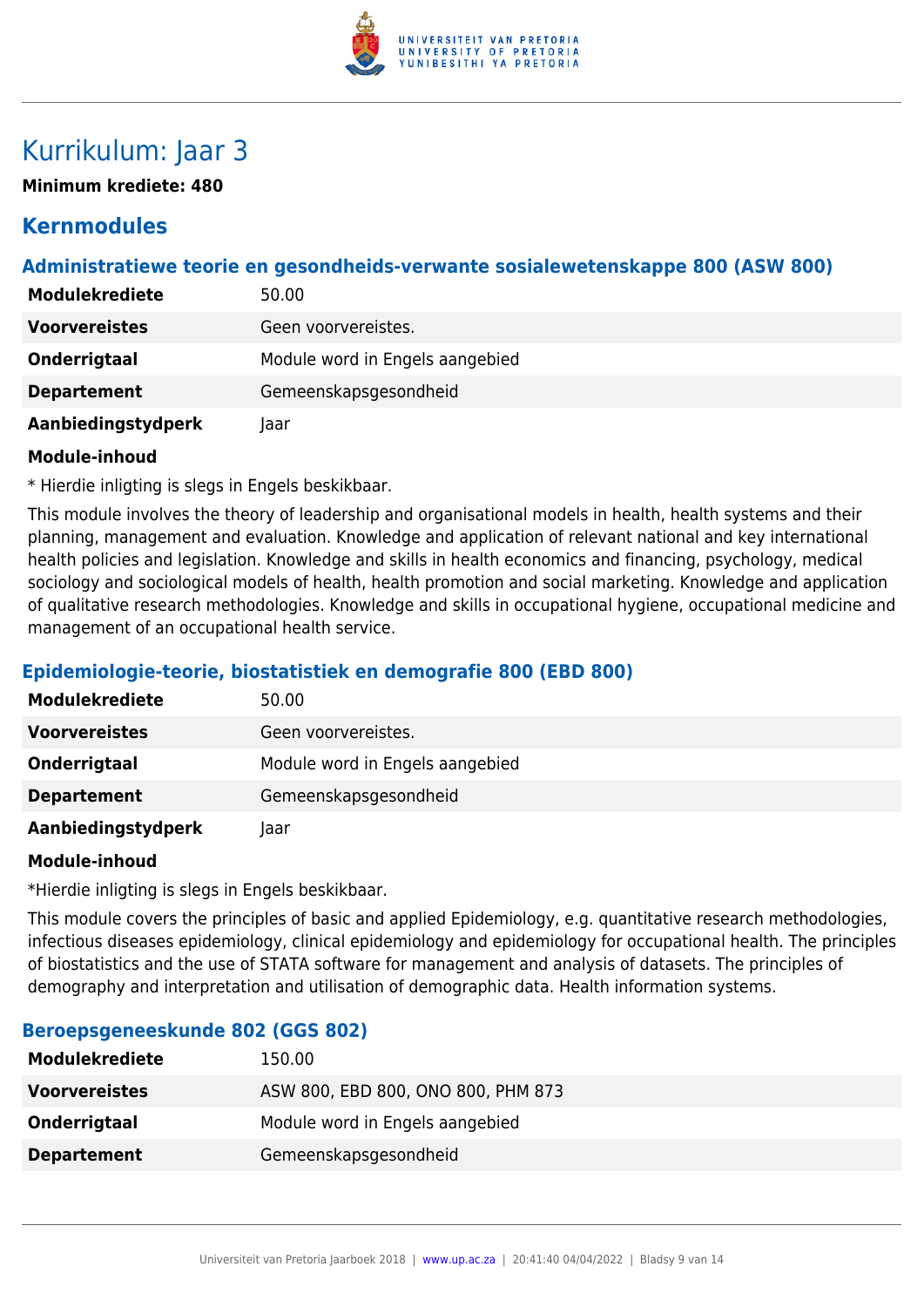

### **Module-inhoud**

\*Hierdie inligting is slegs in Engels beskikbaar.

The syllabus for this module is laid out by the College of Public Health Medicine (CMSA) for the Fellowship in the College (Occupational Medicine) and may be obtained, updated, from their website. It is the final, exit specialist examination for the specialty.

### **Verhandeling: Beroepsgeneeskunde 892 (GGS 892)**

| <b>Modulekrediete</b> | 180.00                          |
|-----------------------|---------------------------------|
| <b>Voorvereistes</b>  | <b>TNM 802</b>                  |
| Onderrigtaal          | Module word in Engels aangebied |
| <b>Departement</b>    | Gemeenskapsgesondheid           |
| Aanbiedingstydperk    | laar                            |

#### **Module-inhoud**

\*Hierdie inligting is slegs in Engels beskikbaar.

A dissertation on an occupational health or an occupational medicine topic approved by the MMed (Occupational Medicine) programme co-ordinator.

# **Wetenskaplike skryfmetodes 873 (HMS 873)**

| <b>Modulekrediete</b> | 0.00                                            |
|-----------------------|-------------------------------------------------|
| Onderrigtaal          | Module word in Engels aangebied                 |
| <b>Departement</b>    | Skool Gesondheidstelsels en Openbare Gesondheid |
| Aanbiedingstydperk    | Jaar                                            |

# **Wetenskaplike skryfmetodes 873 (HMS 873)**

| <b>Modulekrediete</b> | 0.00                                            |
|-----------------------|-------------------------------------------------|
| Onderrigtaal          | Module word in Engels aangebied                 |
| <b>Departement</b>    | Skool Gesondheidstelsels en Openbare Gesondheid |
| Aanbiedingstydperk    | laar                                            |

| <b>Modulekrediete</b> | 50.00                           |
|-----------------------|---------------------------------|
| <b>Voorvereistes</b>  | Geen voorvereistes.             |
| Onderrigtaal          | Module word in Engels aangebied |
| <b>Departement</b>    | Gemeenskapsgesondheid           |
| Aanbiedingstydperk    | laar                            |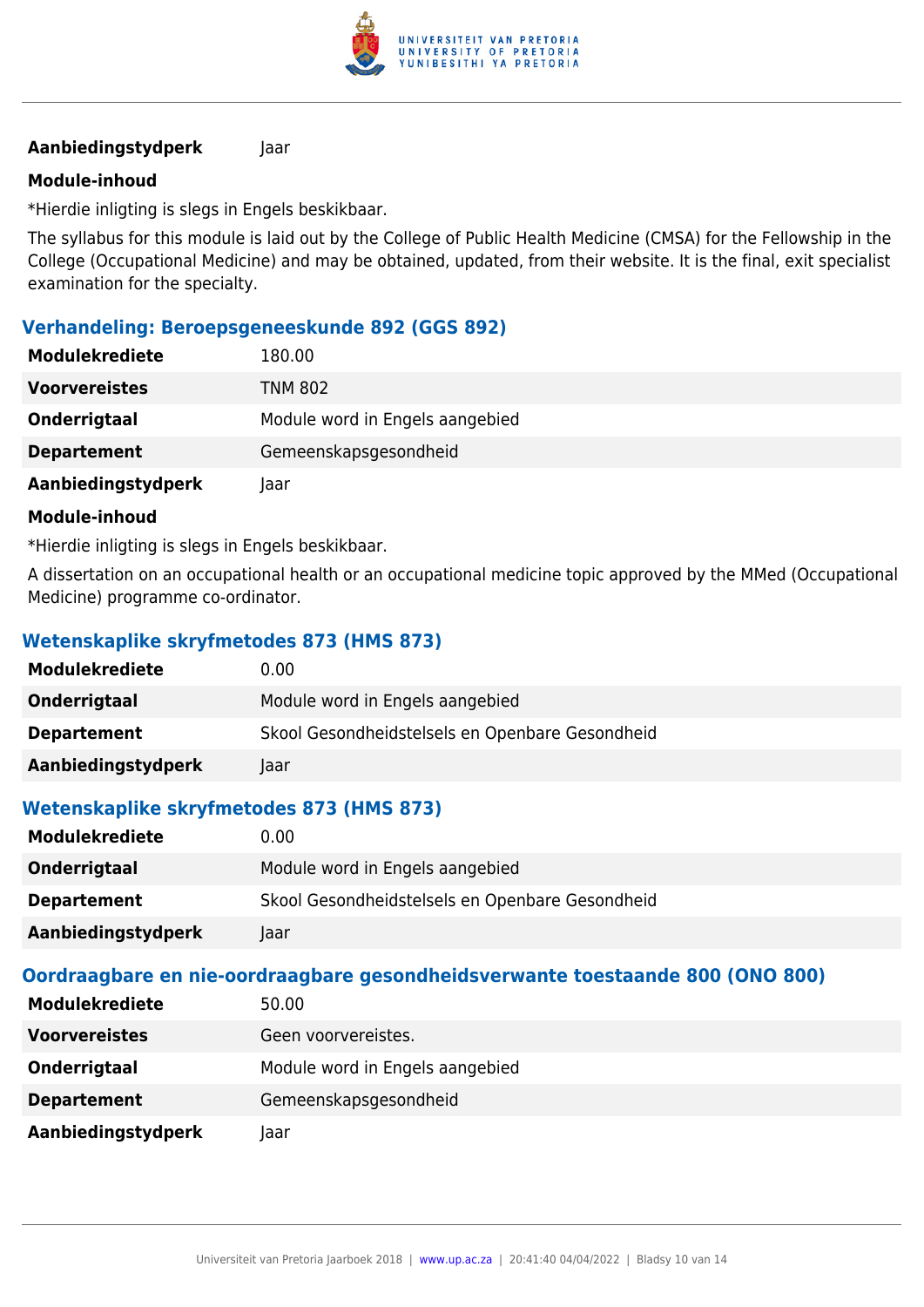

Hierdie module word slegs in Engels aangebied.

This module covers the principles of disease prevention and control and addresses a broad scope of communicable and non-communicable diseases. Surveillance systems and their applications.

## **Onderrig in openbare gesondheid 873 (PHM 873)**

| <b>Modulekrediete</b> | 0.00                                            |
|-----------------------|-------------------------------------------------|
| Onderrigtaal          | Module word in Engels aangebied                 |
| <b>Departement</b>    | Skool Gesondheidstelsels en Openbare Gesondheid |
| Aanbiedingstydperk    | laar                                            |

#### **Module-inhoud**

Dit is die eerste (een-week) module aan die begin van die jaar, wat fokus op onderrig. Aan die einde van die week, behoort u 'n beter begrip te hê van wat u wil bereik in openbare gesondheid en wat u benodig om dit te bereik. U sal waarskynlik u mening oor studiemetodes verander van individuele oppervlakkige leermetodes en memorisering, tot dieptekennisverwerwing, veral in groepsverband. Ten slotte, sal u die vermoë ontwikkel om vermeerdering in kennis in gesondheid, filosofie en etiek wat via die Internet gegenereer word tot u voordeel te gebruik.

# **Toegepaste navorsingsmetodologie 802 (TNM 802)**

| <b>Modulekrediete</b> | 0.00                                   |
|-----------------------|----------------------------------------|
| Onderrigtaal          | Module word in Engels aangebied        |
| <b>Departement</b>    | Gesondheidswetenskappe: Dekaanskantoor |
| Aanbiedingstydperk    | Taar                                   |
| Module-inhoud         |                                        |

\*Slegs bywoningsmodule.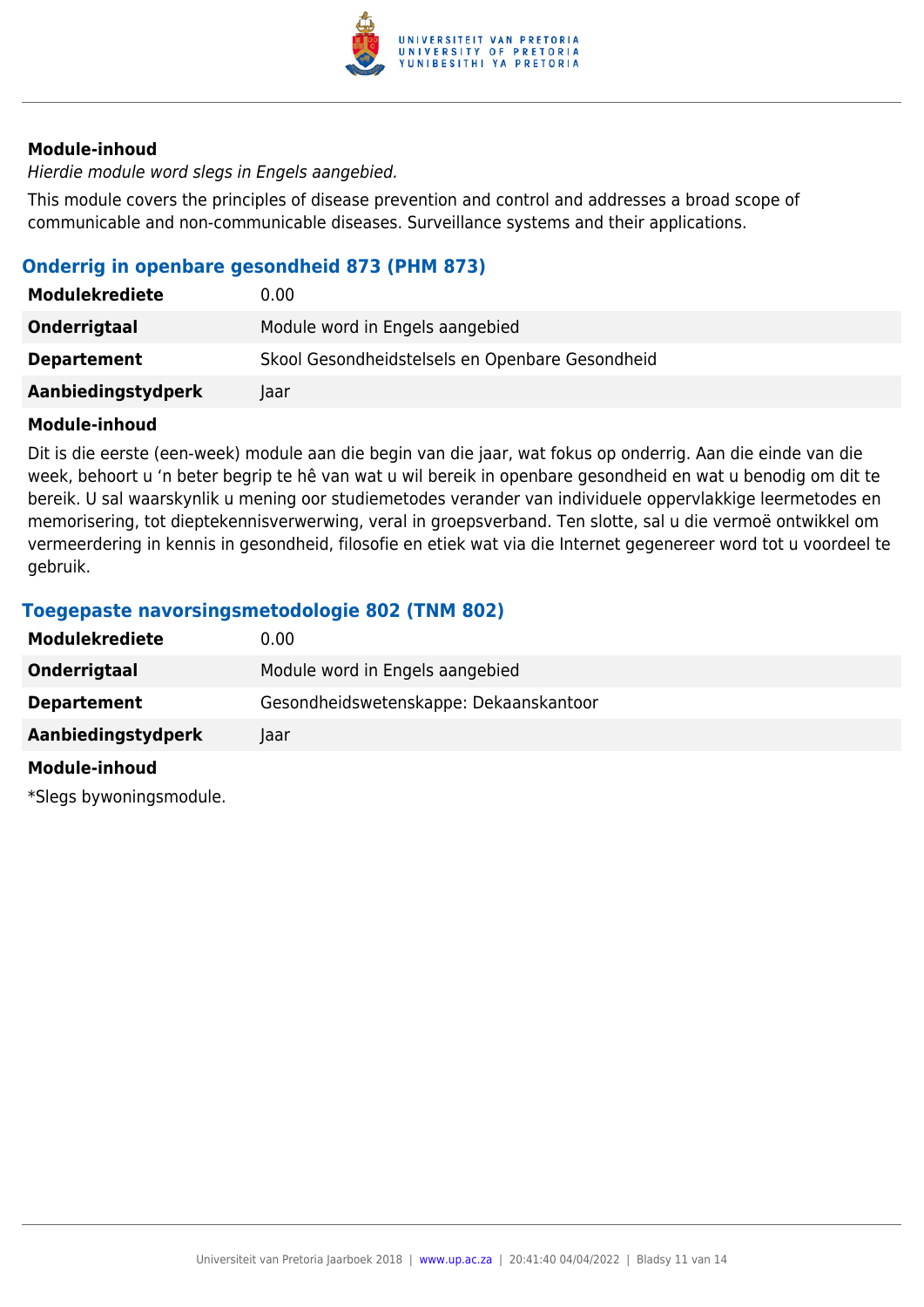

# Kurrikulum: Finale jaar

**Minimum krediete: 480**

# **Kernmodules**

# **Administratiewe teorie en gesondheids-verwante sosialewetenskappe 800 (ASW 800)**

| <b>Modulekrediete</b> | 50.00                           |
|-----------------------|---------------------------------|
| <b>Voorvereistes</b>  | Geen voorvereistes.             |
| Onderrigtaal          | Module word in Engels aangebied |
| <b>Departement</b>    | Gemeenskapsgesondheid           |
| Aanbiedingstydperk    | laar                            |

#### **Module-inhoud**

\* Hierdie inligting is slegs in Engels beskikbaar.

This module involves the theory of leadership and organisational models in health, health systems and their planning, management and evaluation. Knowledge and application of relevant national and key international health policies and legislation. Knowledge and skills in health economics and financing, psychology, medical sociology and sociological models of health, health promotion and social marketing. Knowledge and application of qualitative research methodologies. Knowledge and skills in occupational hygiene, occupational medicine and management of an occupational health service.

# **Epidemiologie-teorie, biostatistiek en demografie 800 (EBD 800)**

| <b>Modulekrediete</b> | 50.00                           |
|-----------------------|---------------------------------|
| <b>Voorvereistes</b>  | Geen voorvereistes.             |
| Onderrigtaal          | Module word in Engels aangebied |
| <b>Departement</b>    | Gemeenskapsgesondheid           |
| Aanbiedingstydperk    | laar                            |

#### **Module-inhoud**

\*Hierdie inligting is slegs in Engels beskikbaar.

This module covers the principles of basic and applied Epidemiology, e.g. quantitative research methodologies, infectious diseases epidemiology, clinical epidemiology and epidemiology for occupational health. The principles of biostatistics and the use of STATA software for management and analysis of datasets. The principles of demography and interpretation and utilisation of demographic data. Health information systems.

| <b>Modulekrediete</b> | 150.00                             |
|-----------------------|------------------------------------|
| <b>Voorvereistes</b>  | ASW 800, EBD 800, ONO 800, PHM 873 |
| Onderrigtaal          | Module word in Engels aangebied    |
| <b>Departement</b>    | Gemeenskapsgesondheid              |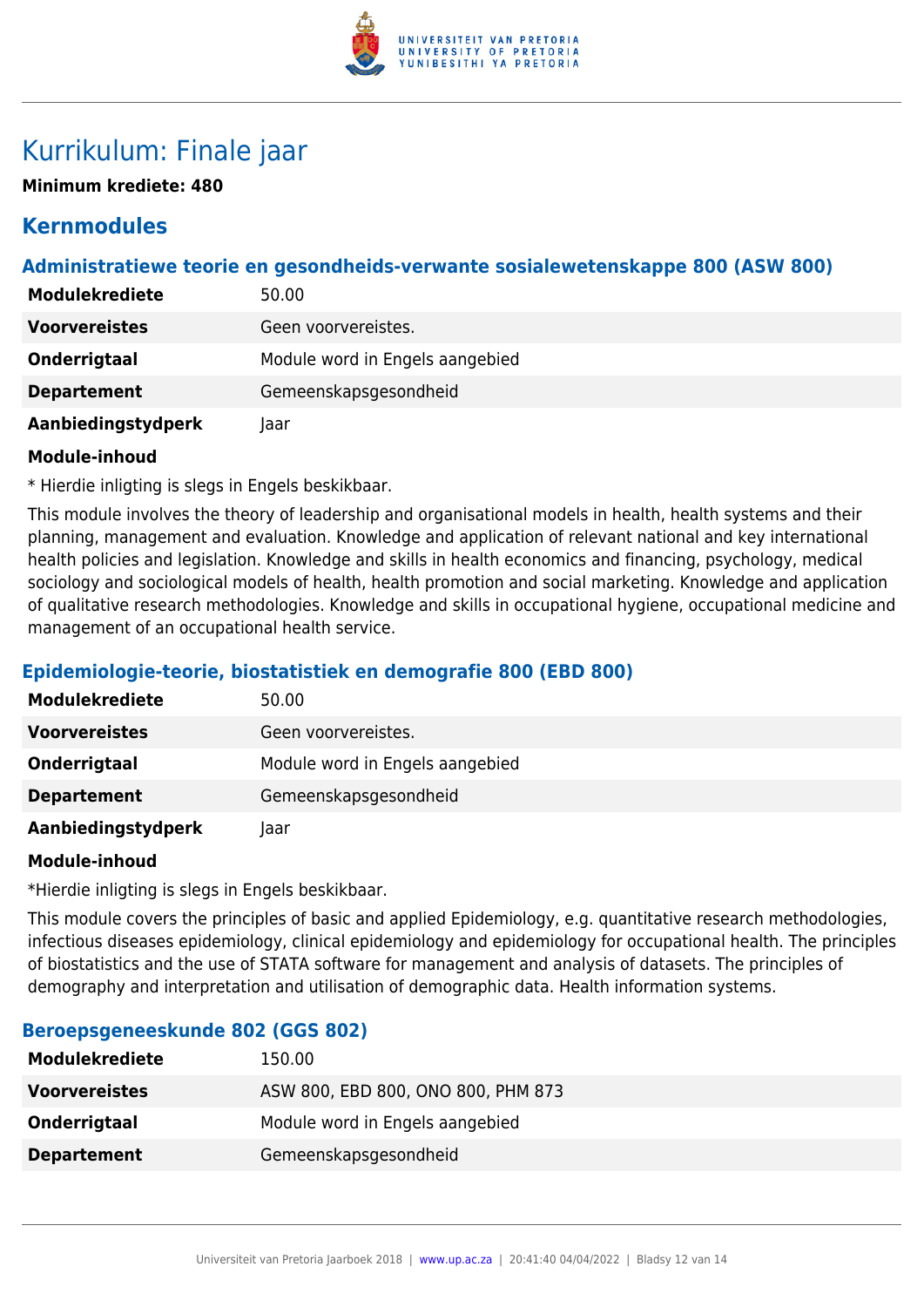

### **Module-inhoud**

\*Hierdie inligting is slegs in Engels beskikbaar.

The syllabus for this module is laid out by the College of Public Health Medicine (CMSA) for the Fellowship in the College (Occupational Medicine) and may be obtained, updated, from their website. It is the final, exit specialist examination for the specialty.

### **Verhandeling: Beroepsgeneeskunde 892 (GGS 892)**

| <b>Modulekrediete</b> | 180.00                          |
|-----------------------|---------------------------------|
| <b>Voorvereistes</b>  | <b>TNM 802</b>                  |
| Onderrigtaal          | Module word in Engels aangebied |
| <b>Departement</b>    | Gemeenskapsgesondheid           |
| Aanbiedingstydperk    | Jaar                            |

#### **Module-inhoud**

\*Hierdie inligting is slegs in Engels beskikbaar.

A dissertation on an occupational health or an occupational medicine topic approved by the MMed (Occupational Medicine) programme co-ordinator.

# **Wetenskaplike skryfmetodes 873 (HMS 873)**

| <b>Modulekrediete</b> | 0.00                                            |
|-----------------------|-------------------------------------------------|
| Onderrigtaal          | Module word in Engels aangebied                 |
| <b>Departement</b>    | Skool Gesondheidstelsels en Openbare Gesondheid |
| Aanbiedingstydperk    | Jaar                                            |

# **Wetenskaplike skryfmetodes 873 (HMS 873)**

| <b>Modulekrediete</b> | 0.00                                            |
|-----------------------|-------------------------------------------------|
| Onderrigtaal          | Module word in Engels aangebied                 |
| <b>Departement</b>    | Skool Gesondheidstelsels en Openbare Gesondheid |
| Aanbiedingstydperk    | laar                                            |

| <b>Modulekrediete</b> | 50.00                           |
|-----------------------|---------------------------------|
| <b>Voorvereistes</b>  | Geen voorvereistes.             |
| Onderrigtaal          | Module word in Engels aangebied |
| <b>Departement</b>    | Gemeenskapsgesondheid           |
| Aanbiedingstydperk    | laar                            |